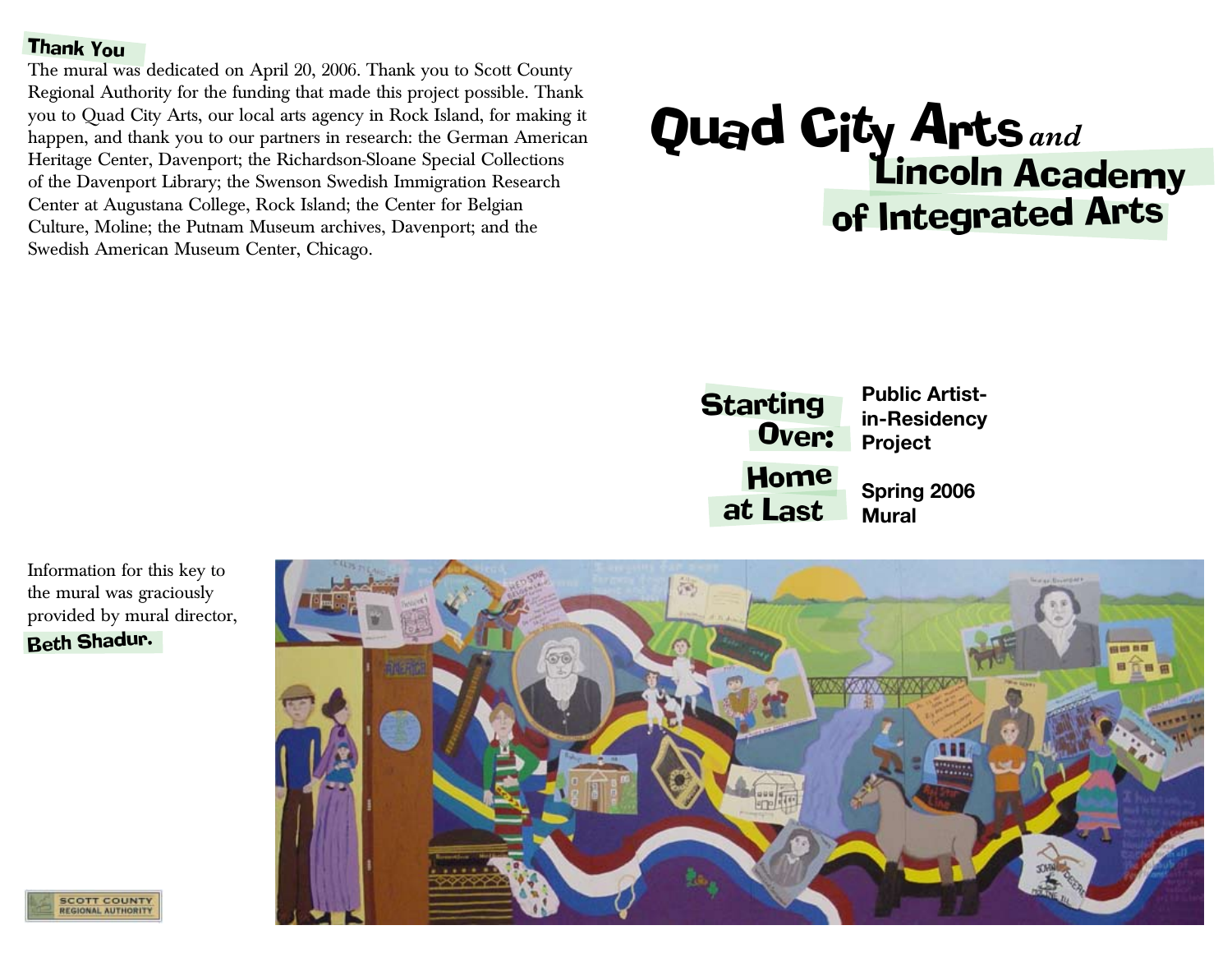# **Starting Over: Home at Last**

In February and March, 2006, Chicago artist Beth Shadur directed the creation of a large participatory mural with fifth grade students at Lincoln Academy of Integrated Arts on the theme of immigration. The project involved all fifth graders in the planning, design, and creation of a mural on panels that measure approximately 8' x 36'.



# Mural Making

Shadur met with staff at the school to plan and schedule the project. She did a large amount of research on the theme of immigration in the Quad City area. She visited the Swedish American Museum Center, Chicago; the German American Heritage Center, Davenport; the Richardson-Sloane Special Collections of the Davenport Library; the Swenson Swedish Immigration Research Center at Augustana College, Rock Island; the Center for Belgian Culture, Moline; and the Putnam Museum archives, Davenport.

# The Question

Kathleen Lawless Cox

# I

My friend has a penchant For photographing me from the rear. Here I am in a pale green raincoat And denim cap Dragging my wheelie bag Through St. Patrick's Cemetery In the drizzling rain. I'm on a mission to see the grave Of Nan and the Old man.

# II

I remind my Nan That this is me, the 'Golla.' A quite-old woman, now Living in America On the eighth floor of an elderly High Rise With a balcony A magnificent view of the Mississippi A black Irish pussycat And a set of Blue Willow delft Upon the shelf

# III

There is more I'd like to say to Nan: That I am blessed with friends; I've developed an allergy To potatoes, of all things! That I lean toward Buddhism The big question penetrates The green sod like a tine: Has she met God yet? And what does He have to say for Himself?



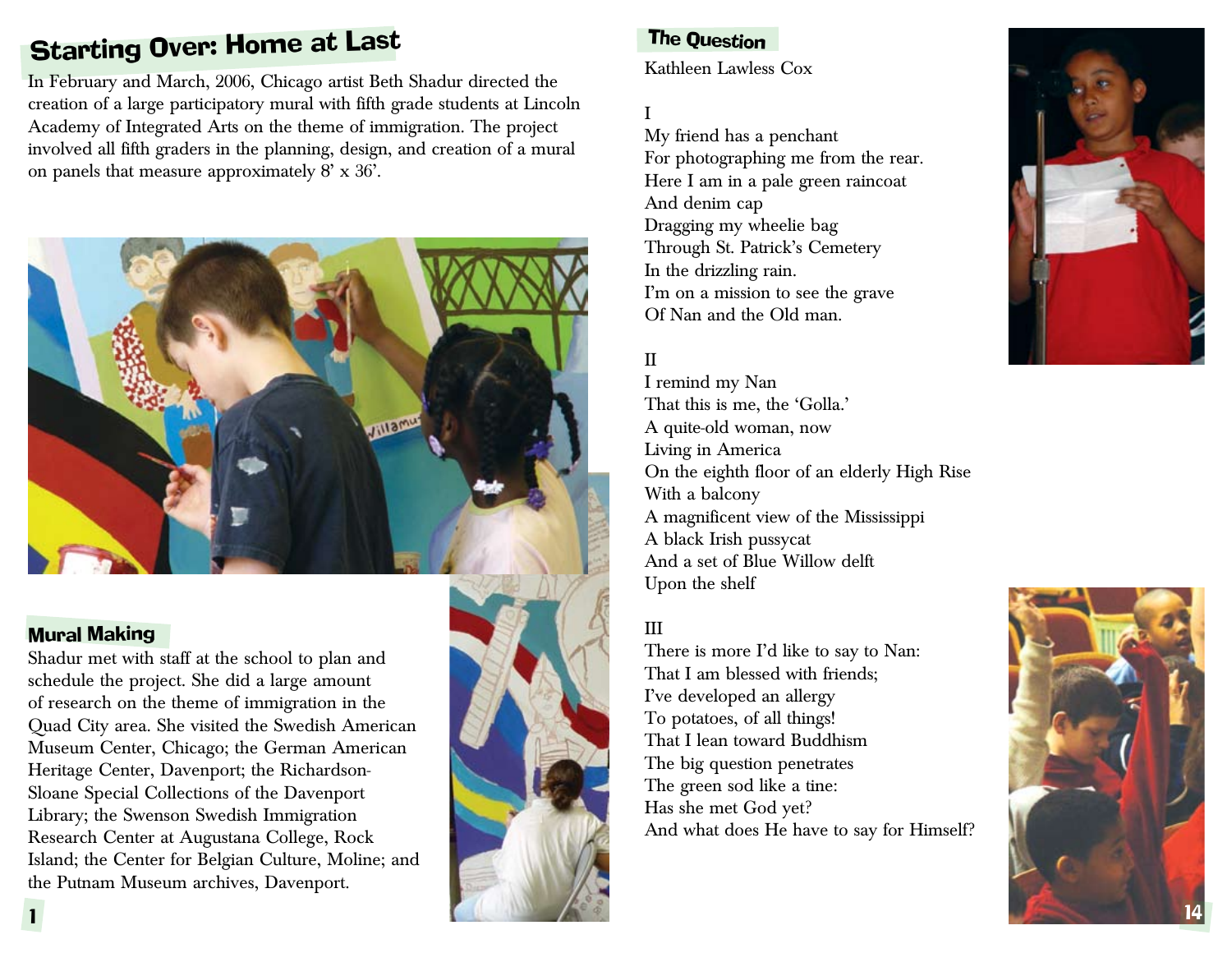#### **Gonzales**

Kathleen Lawless Cox

Here comes Jesus down the path, straw hat tipped forward on his forehead. A wiry man with lizard-wrinkled face and hands - - strong hands for growing things: the sun-gold child who waits would rather be with him than play. (perhaps, the seeds they planted yesterday had grown...) They leave together to inspect the newness of the day: the hummingbirds eat nervously while blue jays screech obscenities at Willie (Jessie's cat) coming closer on his rounds. Wait! Over there, against the wall crinkle-tipped carnations breathing new fragrance on the morning air. They pass the pomegranate tree and, taking turns with shovel, spade and hoe, they mould the earth. The morning drifts away into a sunny afternoon with time for lemonade and rest beneath the tree with spiky leaves where they can lie and watch the Santa Ana wind chase clouds across the sky.

#### Research

Shadur worked with various individuals at all of these locations to find authentic pictures of immigrants, their jobs, historical buildings associated with the theme, and other related material. Text from various translated immigrant letters was also compiled. Photographs of immigrant objects and belongings were taken at the German American Heritage Center and the Swedish American Museum Center. This material was brought to the Lincoln Academy in the beginning days of the residency.

#### Student Artists

Shadur met with a core group of nine students chosen through a job application process and began the design for the mural. These students were asked to consider what would be appropriate for the mural's installation site in the auditorium, and what could be used to tie together the elements that needed to be included. The children each drew the details that were put into the mural. A scale design was created in the first three days of the residency.

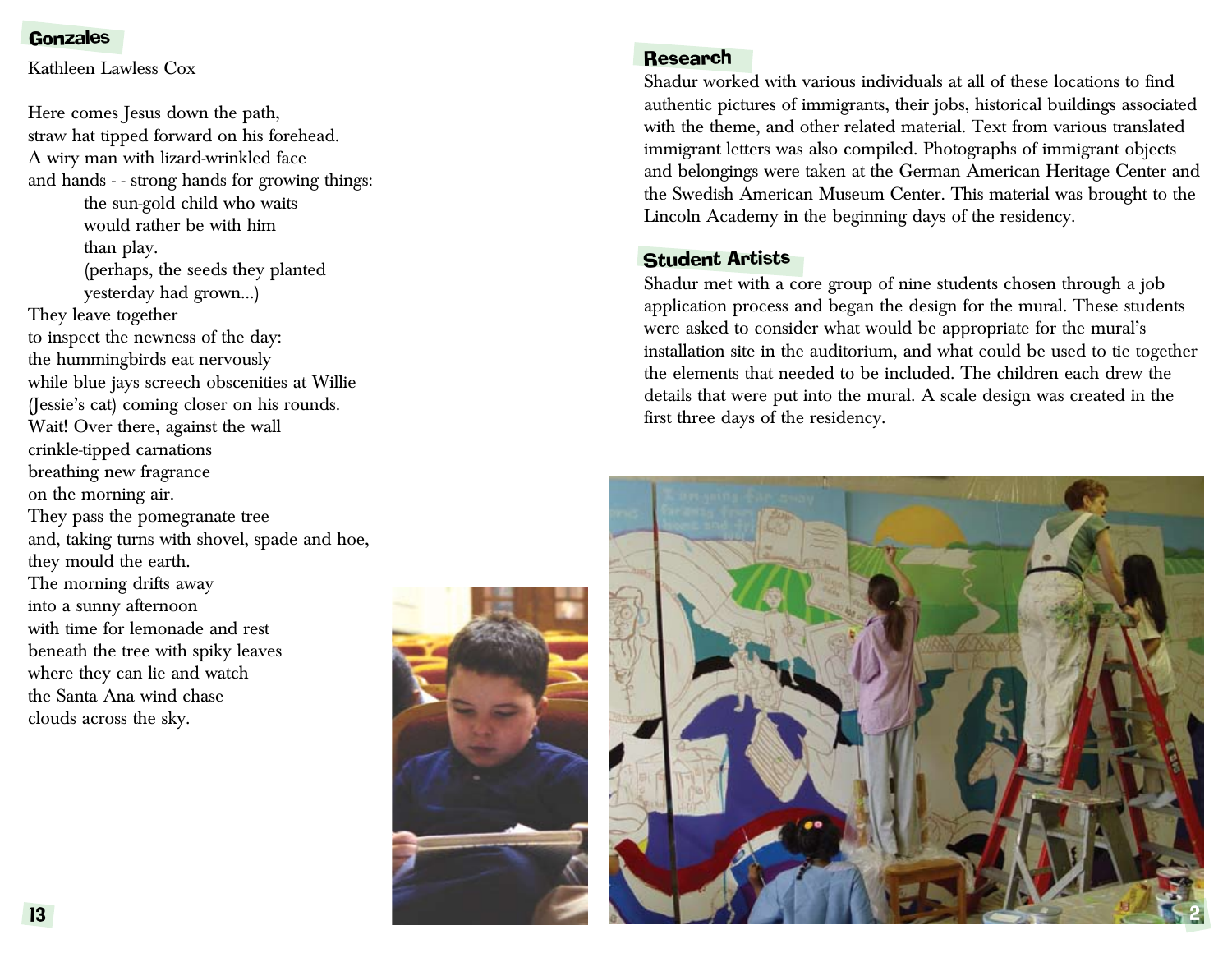A team of students was responsible for the larger design concept, which included the separation of the imagery by ribbons of flags from countries whose immigrants were to be included. The students, after completing the drawn-to-scale design, transferred the design on a larger scale to the panels, using rulers and math concepts. This was done in conte pencil, which is easily erasable. The core group then traced the drawing with a fine paint brush and a small amount of paint to "set" the design to the panels. The mural was then ready for painting.

# Poet.ry <sup>e</sup>try Kathleen Lawless Cox

# **Painting**

Over the next five weeks, all of the fifth grade students painted. Each student was part of a team, based on whichever immigrant group he or she was studying. During the residency, students studied not only concepts related to immigration, but also the diverse ethnic groups who came to the Quad Cities during the various waves of immigration.



During the residency, Kathleen Lawless Cox, Quad City Poet Laureate 2005-2007, gave two poetry workshops for the fourth grade classes. Her workshops included poetry writing and performance. Ms. Cox read from her own work as well as poetry of other well known poets. She used examples that helped the children understand what it might feel like or what it might mean to be an immigrant in this country. Two of her own poems on the subject are included on the following pages. The fourth grade students completed poems of their own and many of them had the chance to read them on stage at the unveiling of the mural.

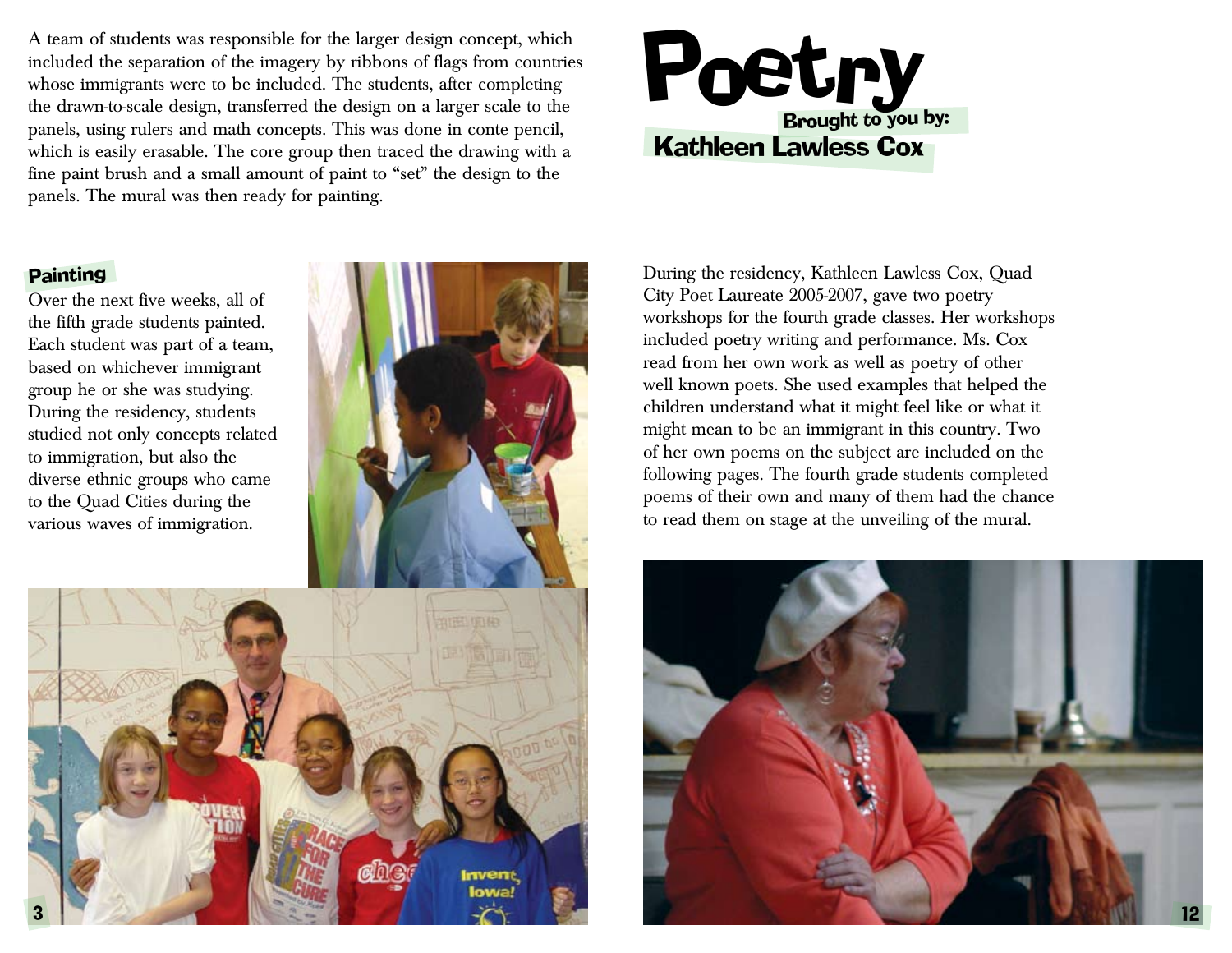

from Lagomarcino's candy store founded by Italian immigrants and still run by the family, the earliest logo of John Deere Tractor company with its first hand held tractor, a picture of the floating logs of Weyerhaeuser and Denkmann Lumber company, and a picture of potato farmers, Henry and Edward Willamuth. Farming was an important draw for early immigrants, so a wheat plant is depicted as well.

Finally, Colonel George Davenport and his house, one of the earliest built in the Quad Cities in 1833, are shown. Davenport was an early immigrant for whom the city is named. Additional text includes a letter from an early immigrant in 1861: "I am going far away from home and friends;" a letter from young Birgitta Hedman telling about her experience of Ellis Island, "I hung onto my mother and my mother hung onto me, so that we wouldn't lose each other in all the hubbub of people and suitcases…;" and the common, "First, I must tell you that we are all alive and well up until this moment that I am writing." Letters served as an important bridge from the immigrant's new world to their old one, even though they sometimes took months to reach their intended audience.



Students wrote research papers on the different groups. Arts integration was used to richly cover the subject of immigration. Copies of some of the research papers will be used in an arts integrated unit that the resident artist is developing.

# A Key to the Mural: Background Information

Shadur introduced students to the imagery of Works Progress Administration (WPA) mural artists, and showed them how many auditoriums are decorated with WPA murals on panels. It was decided that the panels would be used following this historic method.

To the left of the main mural, two panels depict the transportation that was used for early immigration. The invention of the steam engine during the earliest years of immigration was crucial in encouraging many people to come to the United States.

Early immigrants came to the United States by steamship from Europe. They traveled through the United States by steam-powered trains and conestoga wagons, and went up the Mississippi River on steam-powered paddle boats. On the railroads there were special immigrant cars, essentially box cars, where immigrants could rent straw on which to sleep, cook their meals on a small stove, and ride with very few comforts to their destination.

The panels of the mural show all of these modes of transportation for early immigrants with historical accuracy. These were designed in the tradition of WPA murals, with slanting angles leading into the main mural panels.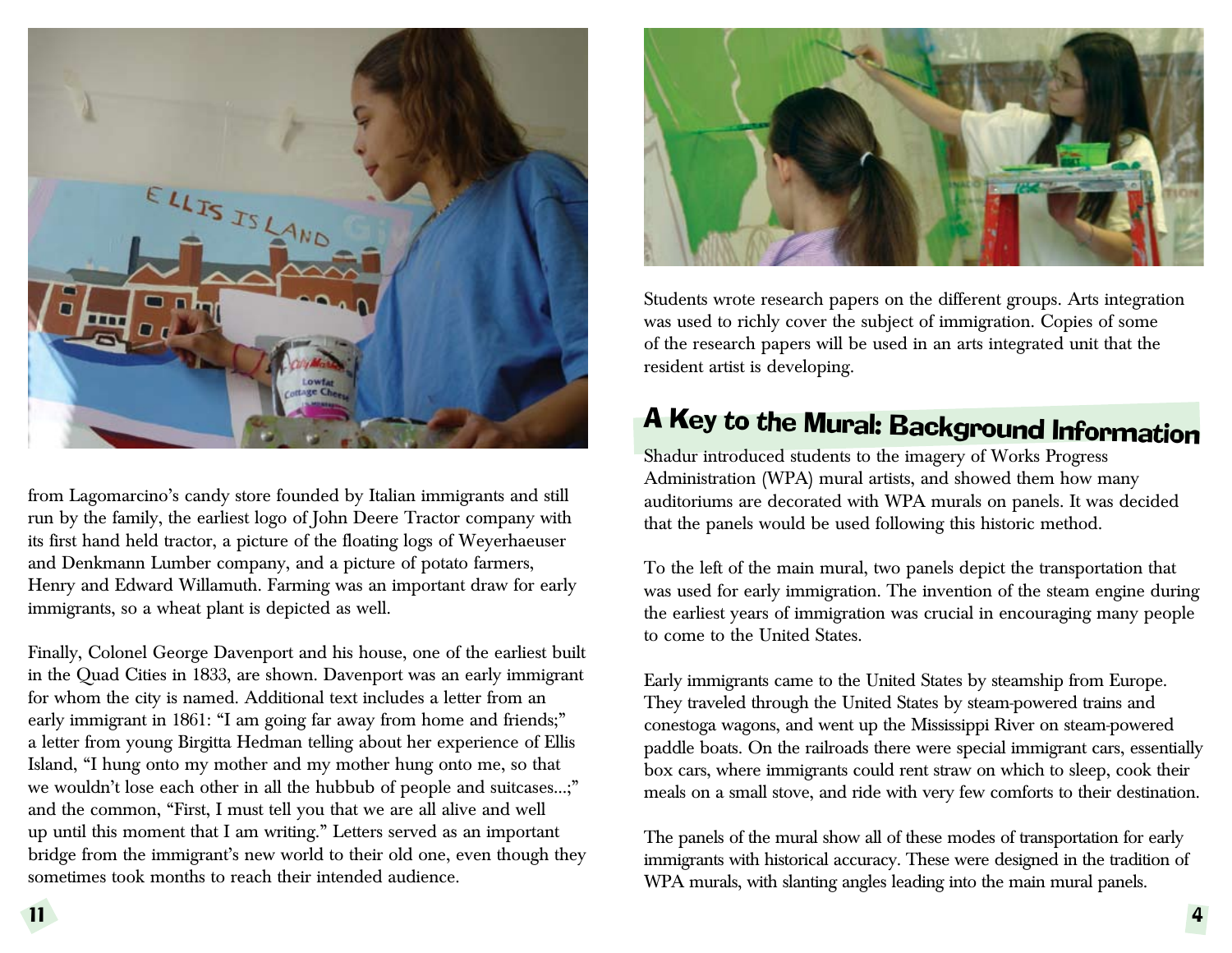

# Mural Imagery

The panels to the right of the main mural show recent immigrants coming to the Quad Cities and their modes of transportation. These immigrants are shown entering a security screening, common to contemporary immigration. The figures depicted are a man from Rwanda and a woman from Viet Nam. Above them are a jet airplane and a dangerously overcrowded boat some Vietnamese people used to make their way to the United States.

The main mural begins on the left with two early Swedish immigrants entering through a doorway. The couple is holding hands and the woman holds a baby dressed in authentic clothes from the late 19<sup>th</sup> century. They are greeted with a sign reading "welcome to America" and a porthole window from which they can view the Statue of Liberty.

The section above them shows a picture of Ellis Island; many of the papers related to early immigration, including a passport, a ship's register from the Belgenland, a Swedish immigrant steamer (with actual names found at the Center for Belgian Culture), and a Tourist ad book sent out to Europe in the late 1900s, "Amerikanske Tolken Spaklara" (from a book at the Swedish American Museum Center).



Also depicted are the Hispanics, shown by a Mexican dancer; the Holy City flats, an early settlement for Mexican lumber workers; and Our Lady of Guadalupe, a church made from two railroad box cars by railroad workers who came to work on the railroads in the late  $19<sup>th</sup>$  century.

The mural shows a landscape of the Mississippi River and its valley and the first railroad bridge to cross the Mississippi, opening the way for westward expansion of the United States.

Also included in the mural are industries that were founded by immigrants or were important to bringing immigrants to the Quad Cities area. Shown are a sign

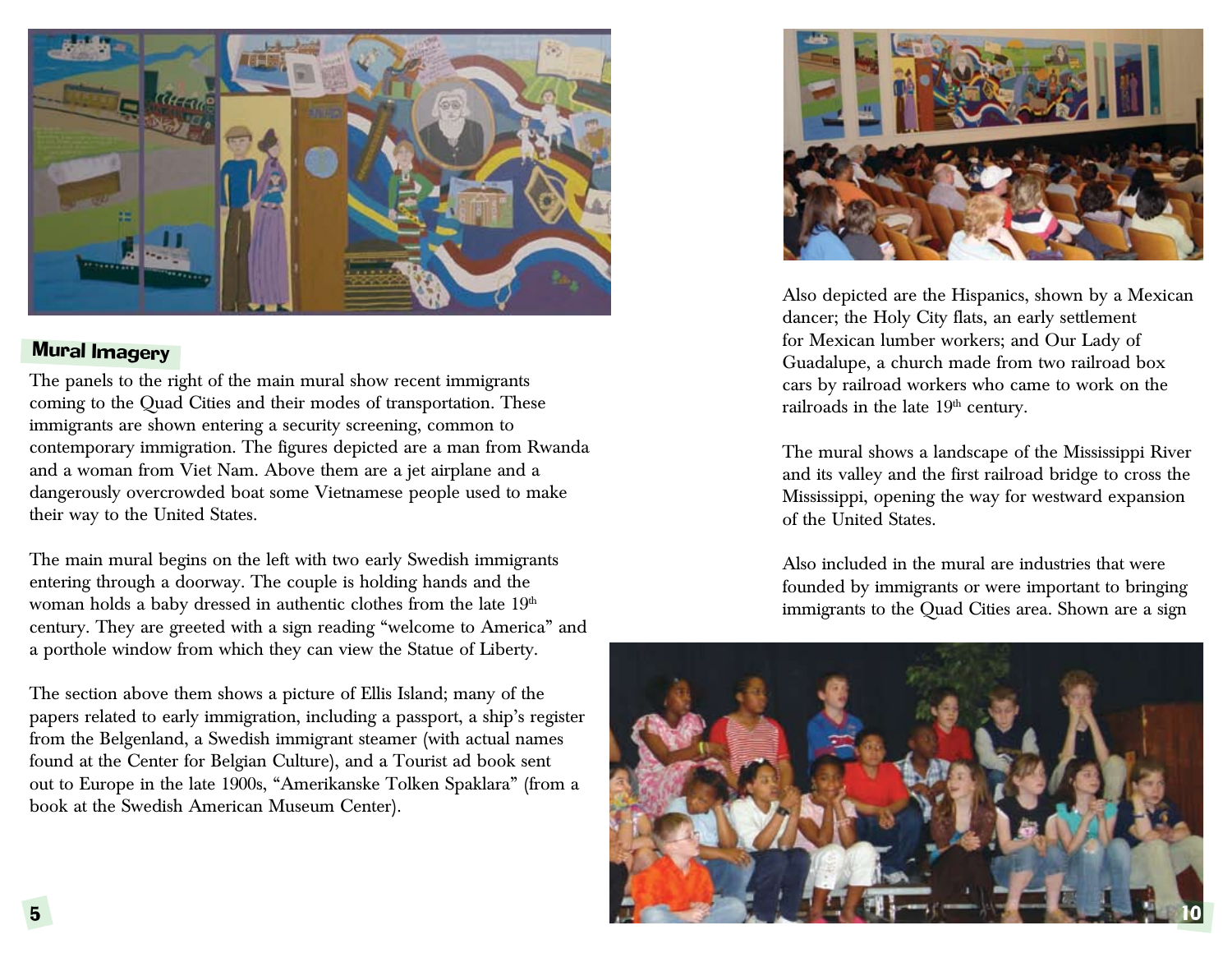# Belgian Immigrants

To the right of the German area is Belgian immigration, another large ethnic group that came to the Quad Cities. The ribbon of yellow, red and black represents the Belgian flag, and included in this section are the large Belgian horse bred both in Belgium and here; rolle bolle, a popular sport; a well known pigeon racer in the area, indicating the popularity in the Belgian community of pigeon racing; an ad for the Red Star Line, showing the Europeans that the immigrant steamers made travel desirable; and a saying from a plaque found at the Center for Belgian Culture.

#### Other Immigrant Groups

Other immigrant groups important to the development of the Quad Cities, but less numerous, are included in the mural. The Quad Cities was affected by the great migration of African Americans, who came up the Mississippi from the south. Depicted is a daguerreotype of an actual citizen, John Henry.

Also depicted are images related to Jewish immigration which took place in the mid to late 1800s and again in pre-World War II. This is represented by the inclusion of a grocery cart of Geifman's Food Stores, a company founded in 1921 by Sam Geifman. He came to this country from Russia, and sold brooms from his horse and cart. On a hot day, he discovered that people wanted ice cream, and then found as time went on, that people wanted other groceries as well. This was the beginning of Geifman's Food Stores. He had a blind horse because as an early immigrant, he did not have much money, and it cost less to buy a blind horse. (This is taken from an account from Beth Shadur's aunt's cousin, a grandson of Sam Geifman.)



On the lower half of the left section, there are some personal objects that would have been brought with the immigrants, including a steamer trunk with a Hungarian cloth tumbling out (from the German American Heritage Center), a locket, and an Irish Cladagh ring that is surrounded by shamrocks.